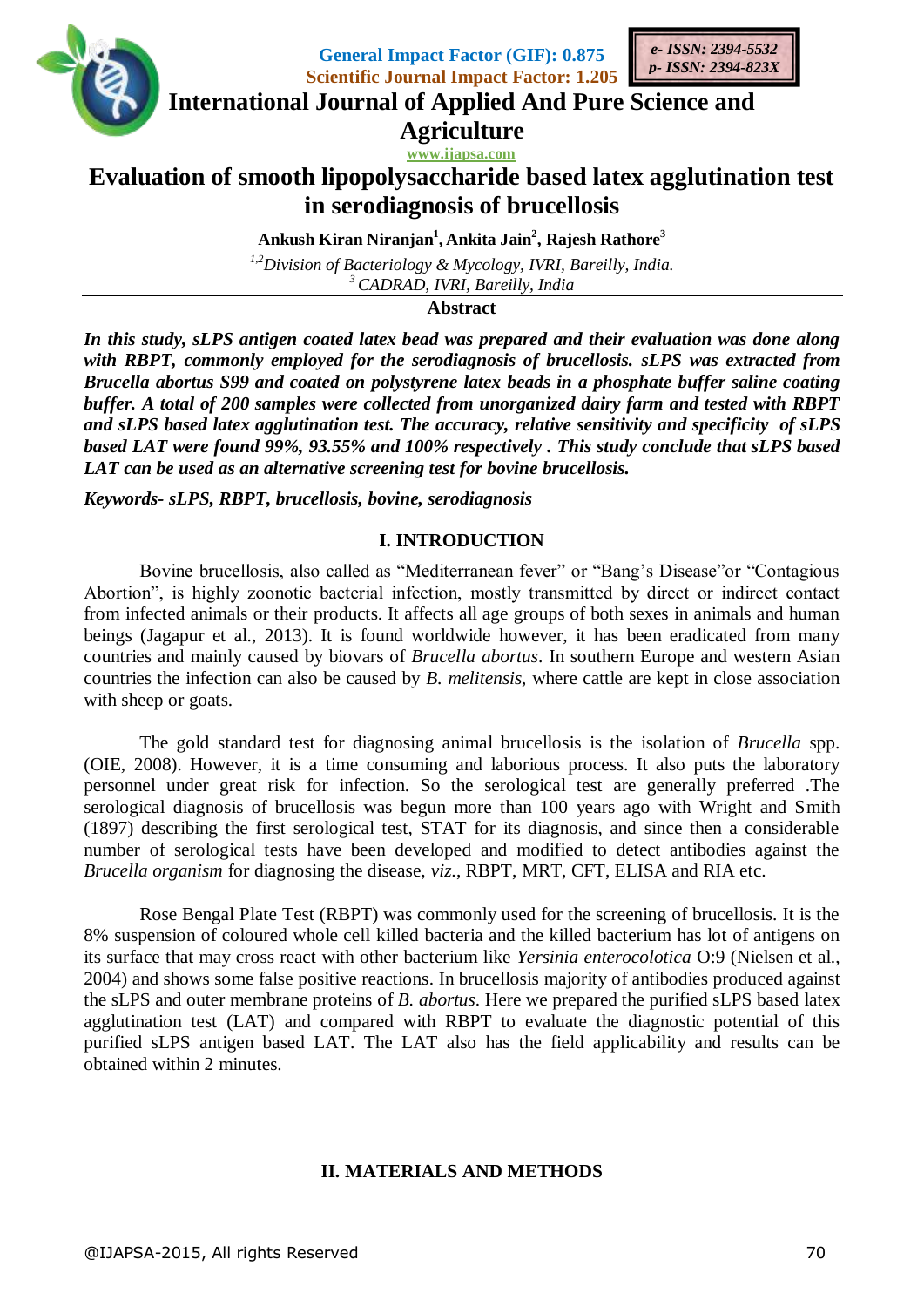# **2.1 Materials**

## **A. Bacterial Culture**

Cultures of *Brucella abortus* S99 was maintained in the CADRAD, IVRI, Izatnagar which is already characterized by cultural, biochemical and molecular methods.

# **B. RBPT**

RBPT was procured from Division of Biological Products, IVRI, Izatnagar.

### **C. sLPS coate latex beads**

The latex beads (2.6 % suspension) was procured from Polysciences, Inc. (USA).

#### **D. Serum samples**

Serum samples were collected from the unorganized dairy farms where vaccination against *Brucella* was not practiced.

## **2.2 Methods**

#### **A. Extraction of sLPS**

Extraction of sLPS from *Brucella abortus* S99 was done by as per the protocol given in OIE, 2004 with slight modification. sLPS was run on SDS-PAGE and stained with silver stain and Coomassie brilliant blue stain separately. The carbohydrate content of sLPS was determined by phenol-sulphuric acid assay (Dubois et al., 1956).

## **B. Coating of sLPS on latex beads**

Two hundred fifty ul latex beads (2.6% suspension) were taken in microcentrifuge tubes and then centrifuged at 8000 rpm for 5 min. The beads used for sLPS antigen coating was treated with phosphate buffer saline (PBS, pH 7.4). The pellet resuspended in PBS and again centrifuged at 8000 rpm for 5 min and supernatant was discarded. This step was repeated again. After latex beads were washed twice in PBS, 650 µl varying concentration of sLPS (20, 40, 60, 80 and 100 µg/ml in PBS) were added to make 1% latex suspension and then incubated at 37°C for 8 hours with constant shaking. The sensitized beads were centrifuged at 8000 rpm for 5 min and supernatant discarded. The pellets resuspended in blocking buffer (PBS with 0.5% bovine serum albumin) and incubated at 37°C for 30 minutes with constant shaking. The blocked beads were centrifuged at 8000 rpm for 5 min and supernatant discarded. The pellets were finally resuspended in 650 ul PBS containing 0.1% sodium azide (for prevention of fungal contamination) and kept at  $4^{\circ}$ C for further use.

## **C. Rose Bengal plate Test**

The RBPT was performed according to the protocol described by Alton *et al*. (1975). Before starting the test, both serum and RBPT antigen were brought to room temperature. Briefly, 30 μl each of serum and antigen were placed on a grease free clean glass plate. With continuous swirling, the plates were observed for appearance of agglutination. Appearance of agglutination within 4 min of mixing was considered as positive while the absence of agglutination was considered as negative.

# **D. Latex agglutination test**

The LAT was performed on glass slides by placing equal volumes (20 µl) of serum and latex beads sensitized with sLPS. The slide was rotated briefly for mixing the sensitized beads and the serum samples. The result was read within 2 min. The test score was positive if agglutination occurred, indicated by the formation of fine granular particles, which tend to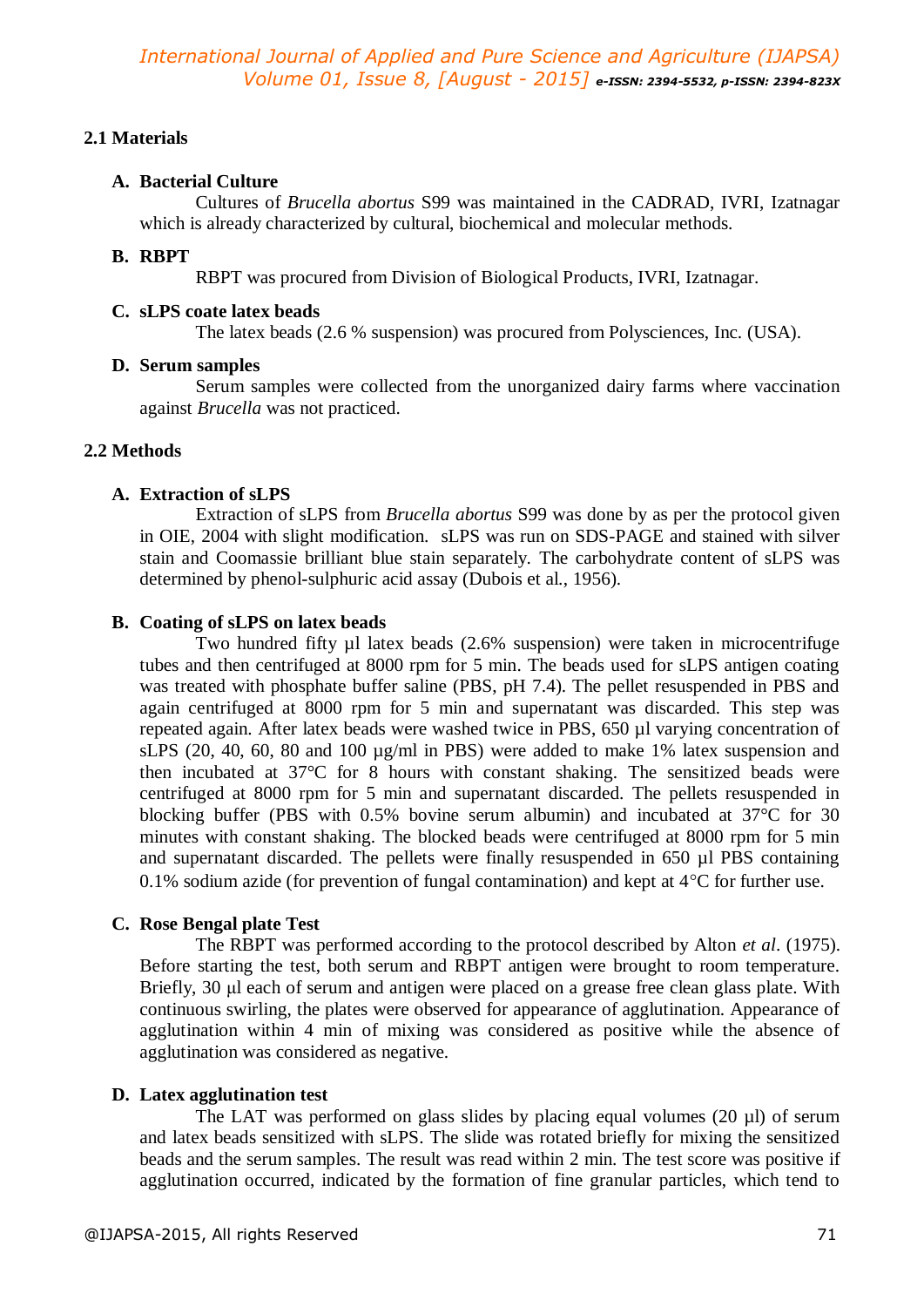# *International Journal of Applied and Pure Science and Agriculture (IJAPSA) Volume 01, Issue 8, [August - 2015] e-ISSN: 2394-5532, p-ISSN: 2394-823X*

settle at the edge of the droplet. If the suspension remained homogenous, the test was scored negative.

#### **E. Evaluation of RBPT and LAT**

The relative sensitivity, specificity and accuracy of LAT for serodiagnosis of brucellosis were evaluated in comparison to rose Bengal plate agglutination test (RBPT) as described below,

Sensitivity =  $a/(a + c)$  x 100, where 'a' is the number of sera positive by LAT and RBPT while 'c' is the number of sera positive by RBPT but negative by LAT.

Specificity =  $d/(b + d)$  x100 where 'd' is the number of sera negative by LAT and RBPT while 'b' is the number of sera negative by RBPT but positive by LAT.

Accuracy =  $(a + d)/(a + b + c + d)$  x100.

#### **III. RESULTS AND DISCUSSION**

The detection of antibodies in sera is a useful method for the diagnosis of brucellosis in bovines. This study was aimed to detect the diagnostic ability of purified sLPS antigen alone. A comparative analysis of LAT to the routinely used RBPT was done.

#### **3.1 Exraction of sLPS**

Exraction of sLPS from *B. abortus* S99 was done. The purity of extracted sLPS was analyzed by SDS-PAGE and then separately stained with silver stain and Coomassie brilliant blue stain. In silver staining yellowish-brown bands appeared while in Coomassie brilliant blue there were no bands (Fig. 1), it showed that sLPS was free from protein contamination. The carbohydrate concentration of sLPS was found 125 µg/ml and the total yield from 5 g wet weight was 1.5 mg.



**Fig 1: SDS-PAGE analysis of sLPS by Coomasie Brilliant Blue Stain (a) and silver stain (b)**

**Lane M** : Protein molecular weight marker

**Lane 1& 2** : sLPS

#### **3.2 Coating of sLPS on latex beads**